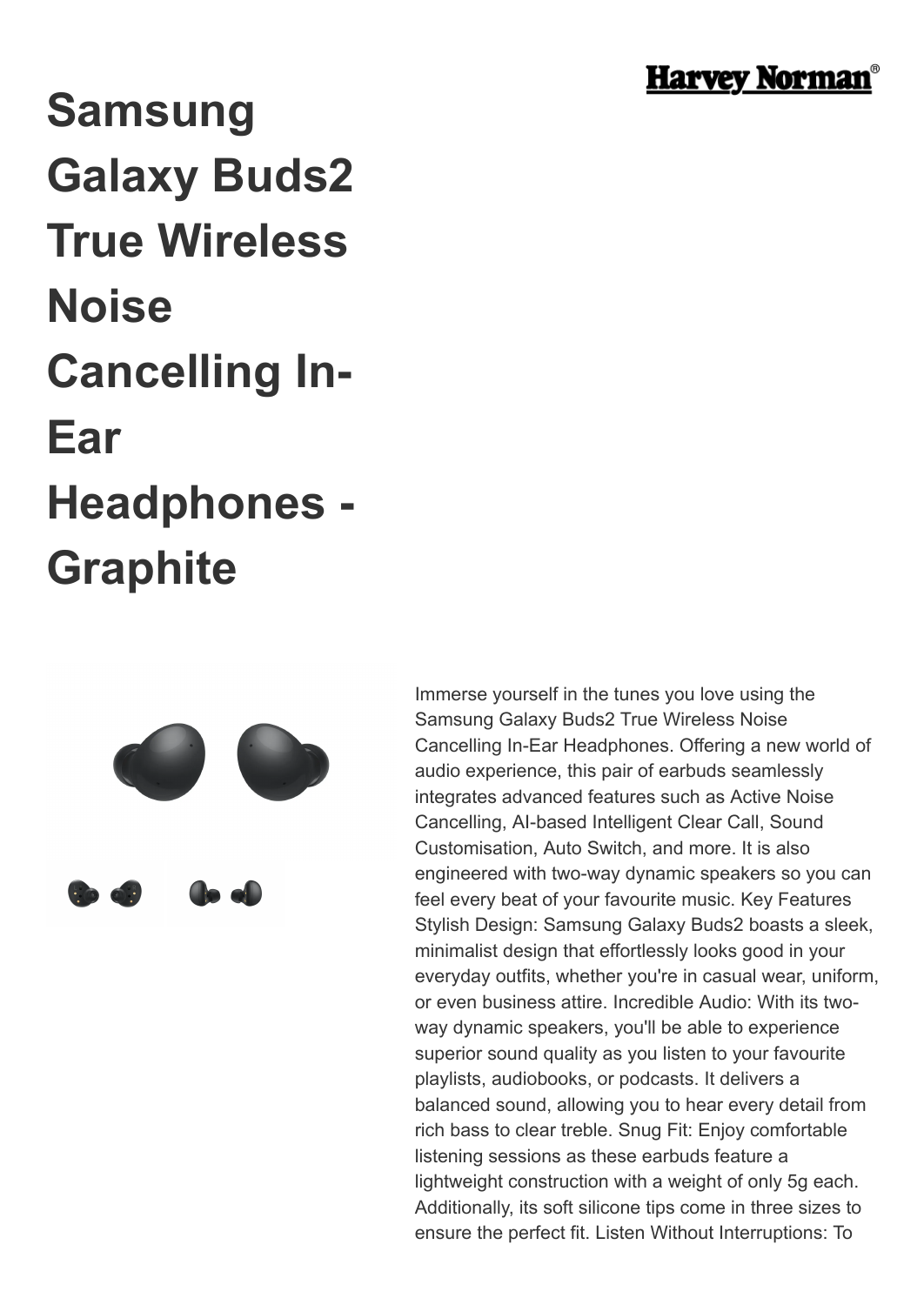help you be fully immersed with your music, it comes with an Active Noise Cancelling feature which lessens background noise by up to 98%. Less Noise: This pair of in-ear headphones combine three microphones and a built-in voice pickup unit, allowing you to take crystalclear calls even when outdoors. It also incorporates an AI-based solution that effectively filters unwanted noise. Sound Customisation: Tailor your listening experience according to your various needs. You can choose between six equaliser settings, including Normal, Bass Boost, Soft, Dynamic, Clear, and Treble Boost. Battery Life: Thanks to its long-lasting battery, you'll be able to keep the music going for up to 7.5 hours, or 5 hours when the ANC feature is on. By slipping the earbuds into its fully charged case, you can also extend the playtime for up to 21.5 hours. Convenient Charging: Galaxy Buds2 supports Quick Charging, providing you with 1 hour of battery life within only 5 minutes of charging. For added ease, it also allows wireless charging. Smooth Synching: It comes packed with an Auto Switch function, making it easy to switch between your different Samsung devices without needing to disconnect and connect the earbuds constantly\*. \*Auto Switch feature is only available on Samsung Galaxy smartphones and tablets with OneUI 3.1 or later and Galaxy Watch 4 series or later. Samsung Galaxy devices need to be logged in to Samsung Account to enable Auto Switch.

## **Features**

**All Product Details**

**Brand** Samsung **Product Type** Earphones **Model Number**

SM-R177NZKAASA

**Headphone Features**

**Noise Cancelling** Yes **Noise Cancelling Type** Active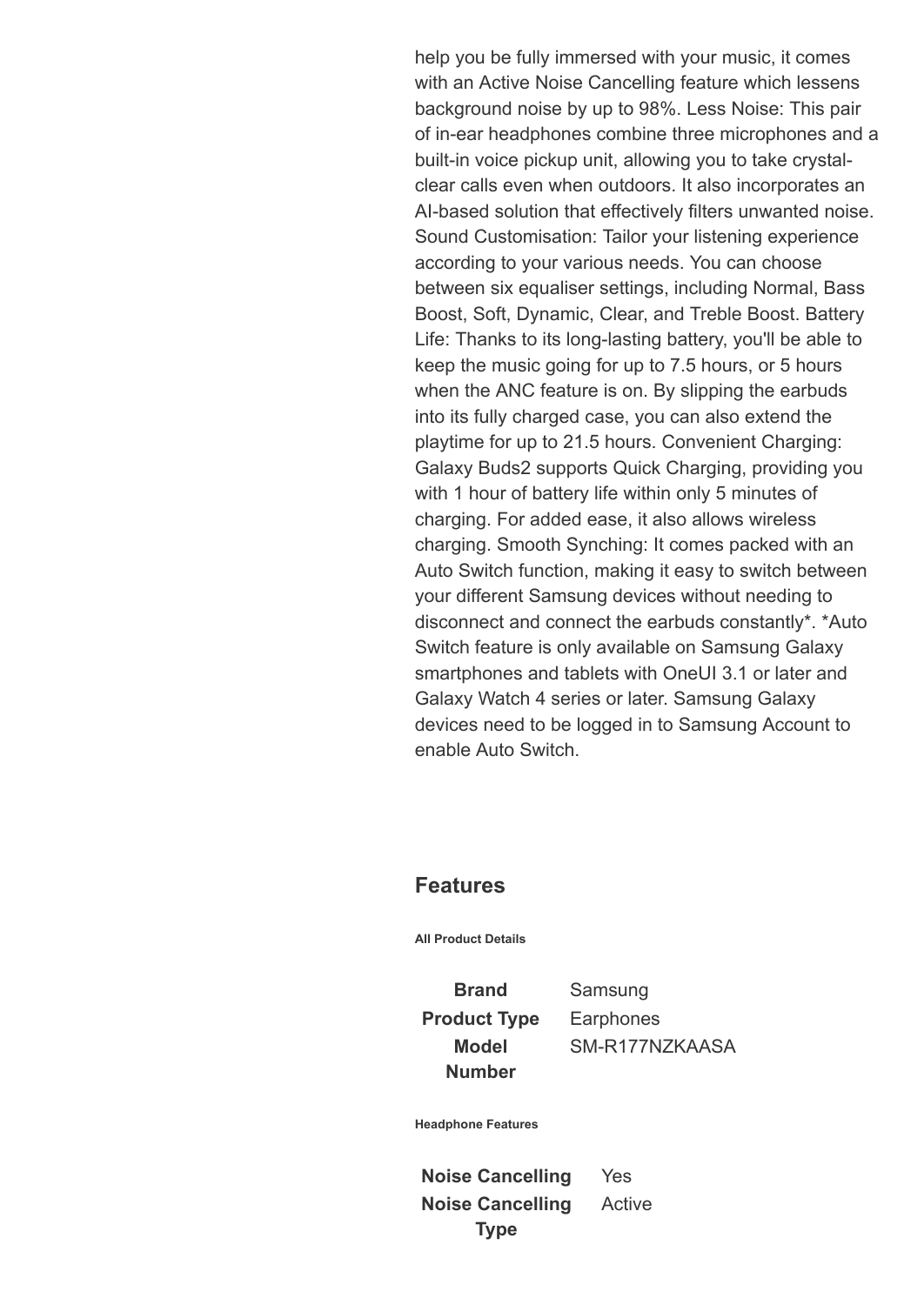**True Wireless** Yes **On-Ear Controls** Yes **Voice Control** Yes **Driver Type** Dynamic

**Headphone Battery Features**

**Headset Battery Type** Lithium Ion (Li-ion) **Headset Battery Capacity** 61 mAh **Quick Charging Time** 5 mins for 1 hour playtime (ANC off) 10 mins for 150 mins playtime (ANC off) **Wireless Charging Enabled** Yes **Music playtime with Bluetooth on** Up to 5 hours (ANC on) Up to 7.5 hours (ANC off) **Battery Life/ Playtime with Full-charge** Up to 20 hours (ANC on) Up to 29 hours (ANC off) **Additional Runtime with Charging Case** Up to 15 hours (ANC on) Up to 21.5 hours (ANC off) **Charging Method** USB Type-C **Charging Case Features Charging Case - Height** 2.78 cm **Charging Case - Width** 5.02 cm **Charging Case - Depth** 5 cm **Charging Case Battery Type** Lithium Ion (Li-ion) **Audio Features**

**Built-In Microphones** Yes **Number of Microphones** 3

**Connectivity Features**